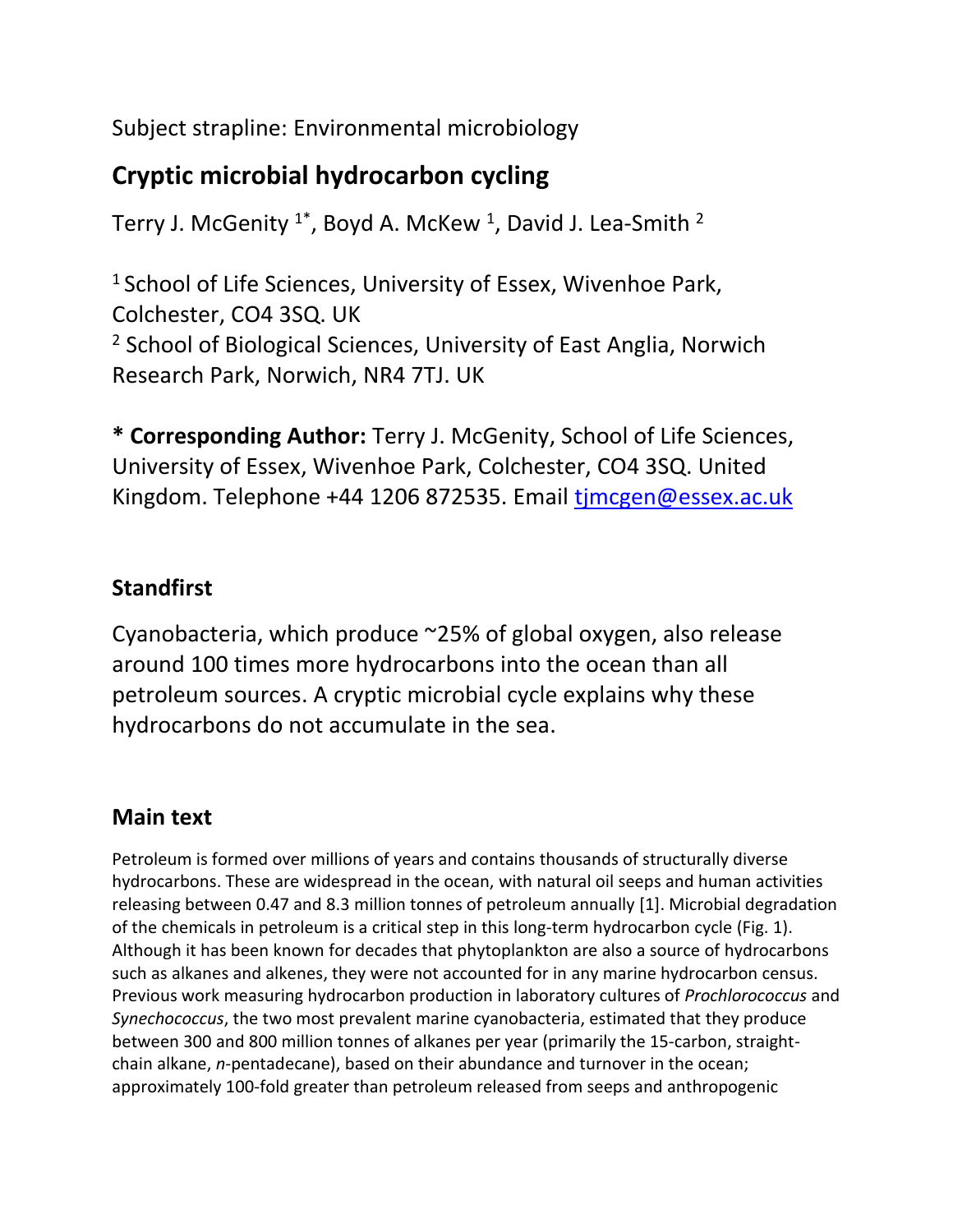discharges combined [2]. In the current issue of *Nature Microbiology*, Love et al. [3] use in-situ measurements and scale-up models to assess whether marine cyanobacteria produce this much hydrocarbon in the ocean and how this might impact ecosystem functioning [2]. The authors estimated that global cyanobacterial hydrocarbon production rates range from 118 to 649 million tonnes per year or ~100-500 fold more than petroleum inputs [3], which is in broad agreement with the projections made from laboratory cultures [2].

In their extensive and multifaceted field study, Love et al. [3] measured alkanes in the particulate fraction of 441 samples from North Atlantic waters that were mostly oligotrophic. This region is representative of ~40% of the global ocean where *Prochlorococcus* and *Synechococcus* are the dominant photoautotrophs. The particulate fraction containing microbial cells was studied because alkanes are found in cyanobacterial membranes, where they are essential for optimising cell size and division [4]. The predominantly detected alkane in situ was *n*-pentadecane, and its concentration along depth profiles correlated with cyanobacteria cell counts, peaking in the deep chlorophyll maximum. Thus, cyanobacteria were identified as the primary candidates for *n*-pentadecane production.

Using shipboard incubations with <sup>13</sup>C-labelled bicarbonate as a source of dissolved inorganic carbon, it was found that the highest *n*-pentadecane production rates occurred in samples from the deep chlorophyll maximum, where approximately 1% of photosynthetically active radiation penetrates [3]. This could be due to a number of factors. Hydrocarbons accumulate in cyanobacterial thylakoid membranes [4], and their abundance may increase as photosystem production is boosted to maximise light harvesting. It may also be related to the function of alkanes, which are speculated to increase membrane fluidity [4], potentially resulting in more alkane biosynthesis to counter membranes becoming inflexible in colder and deeper waters.

So, why aren't the oceans awash with hydrocarbons, in particular with cyanobacterial *n*pentadecane? Diverse generalist and specialist bacterial species can use alkanes as a source of carbon and energy [2; 5]. Therefore, it may be expected that cyanobacterial *n-*pentadecane would sustain communities of alkane-degrading bacteria. Love et al. [3] provide evidence from the field to show that this is likely to be the case. When water from 500 m combined with particles collected from just beneath the deep chlorophyll maximum was incubated with *n*pentadecane, oxygen consumption occurred relatively rapidly. In some cases there was an increase in the abundance of specialist alkane-degrading bacteria, such as *Alcanivorax* and *Thalassolituus* species. In other cases, catabolically more versatile genera were enriched, and their capacity for alkane degradation was identified from alkane-catabolism genes in metagenome assembled genomes [3]. This verified previous laboratory findings showing that marine hydrocarbon-degrading bacteria can consume cyanobacterial *n*-pentadecane [2]. In this process, the hydrocarbon-degrading bacteria release carbon dioxide, which in turn may be used by photoautotrophs. This has been called the short-term, or cryptic, hydrocarbon cycle (Fig. 1), as it likely occurs over a period of days and goes largely unseen.

What does this underappreciated component of the global carbon cycle mean for oil-spill response? Could it sustain large populations of hydrocarbon-degrading bacteria that multiply rapidly when oil is spilled at sea, thereby mitigating harm to ecosystems, communities and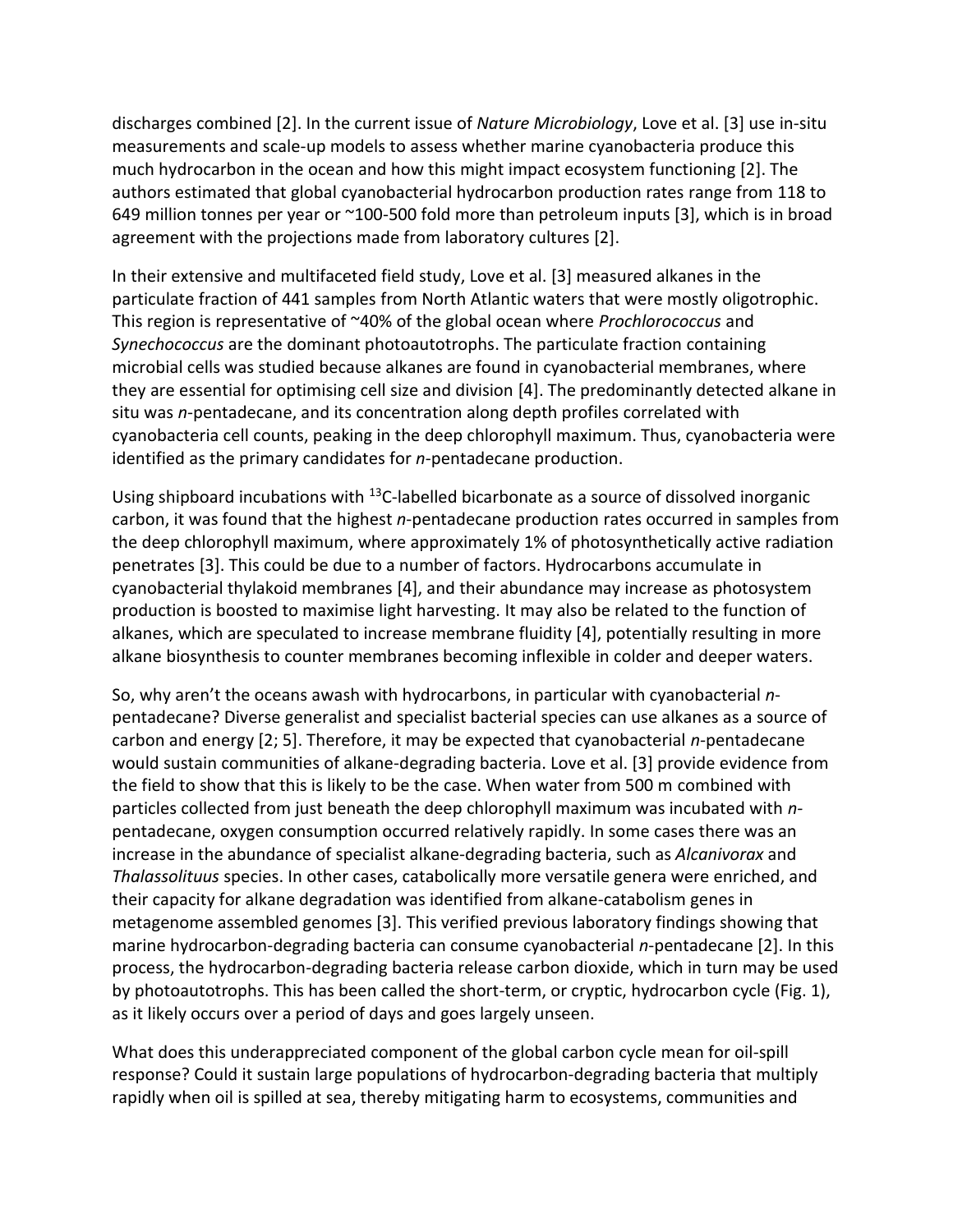economies? Certainly, some of the microorganisms that were enriched in response to *n*pentadecane are among the most abundant and active after an oil spill, such as the obligate hydrocarbon degraders that specialize in oxidizing medium/long-chain alkanes (e.g. *Alcanivorax*  or *Thalassolituus*) [3; 5]. However, *n-*pentadecane would not enrich microorganisms specializing in the oxidation of polycyclic aromatic hydrocarbons (PAHs), which are prevalent during an oil spill, such as *Cycloclasticus* [5; 7]. Such metabolic niche partitioning is seen also in microbial consumption of medium/long-chain alkanes compared with short-chain alkanes [7]. Therefore, it was perhaps unsurprising that the authors found that open-sea communities, which are naturally supplied with cyanobacterial *n*-pentadecane, were not primed to degrade the volatile, 5-carbon alkane, *n*-pentane. This was in contrast to microbial communities from environments where *n*-pentane seeps into the water column, which are therefore primed for its degradation [3]. Overall, it is likely that the short-term hydrocarbon cycle will select only for microbial communities capable of consuming medium or long-chain alkanes, which is important because they are a major component of most marine oil spills. However, it remains to be seen whether cyanobacteria-derived alkanes enrich for specialists, such as *Alcanivorax* and *Thalassolituus,* or whether they would be outcompeted by alkane-degrading generalists that consume a wider range of organic matter released after the death and lysis of phototrophs.

One of the most intriguing results from the current study was the possible contribution of Archaea to the cryptic hydrocarbon cycle [3]. Analysis of the *Tara* Oceans datasets identified an excess of genes coding for enzymes such as alkane monooxygenase (AlkB), which activates medium/long-chain alkanes including *n-*pentadecane, over those coding for the activation of short-chain alkanes and aromatic hydrocarbons. They also observed an abundance of yet-to-becultivated Euryarchaeal marine group II (MGII), possessing genes that are phylogenetically close to bacterial alkane monooxygenases [3]. One approach to determine the function of these putative alkane monooxygenases in the future would be to incubate MGII-rich seawater samples with environmentally relevant concentrations of *n-*pentadecane, for example using dynamic passive dosing [6]. Such enrichments could then be analysed using various approaches, including metatranscriptomics to see if putative *alkB* genes from MGII are preferentially expressed in the presence of slowly released alkanes. It would also be intriguing to clone and express an MGII *alkB*-like gene into a suitable host and determine whether it provides the ability to oxidize alkanes.

An important next step will be to consider eukaryotic microalgae, such as diatoms, which account for about 40% of marine primary production, especially in nutrient-rich coastal areas and higher latitudes [8]. The concentrations and types of hydrocarbons produced by different eukaryotic microalgae, including long-chain alkenes [9], coupled with measures of phytoplankton abundance across the oceans, will further enhance our understanding of the nature and extent of the cryptic hydrocarbon cycle. It will also be important to learn the extent to which this and other short-term hydrocarbon cycles between photoautotrophs and heterotrophs, such as cycling of the volatile hydrocarbon, isoprene [10], impact on global nutrient cycles.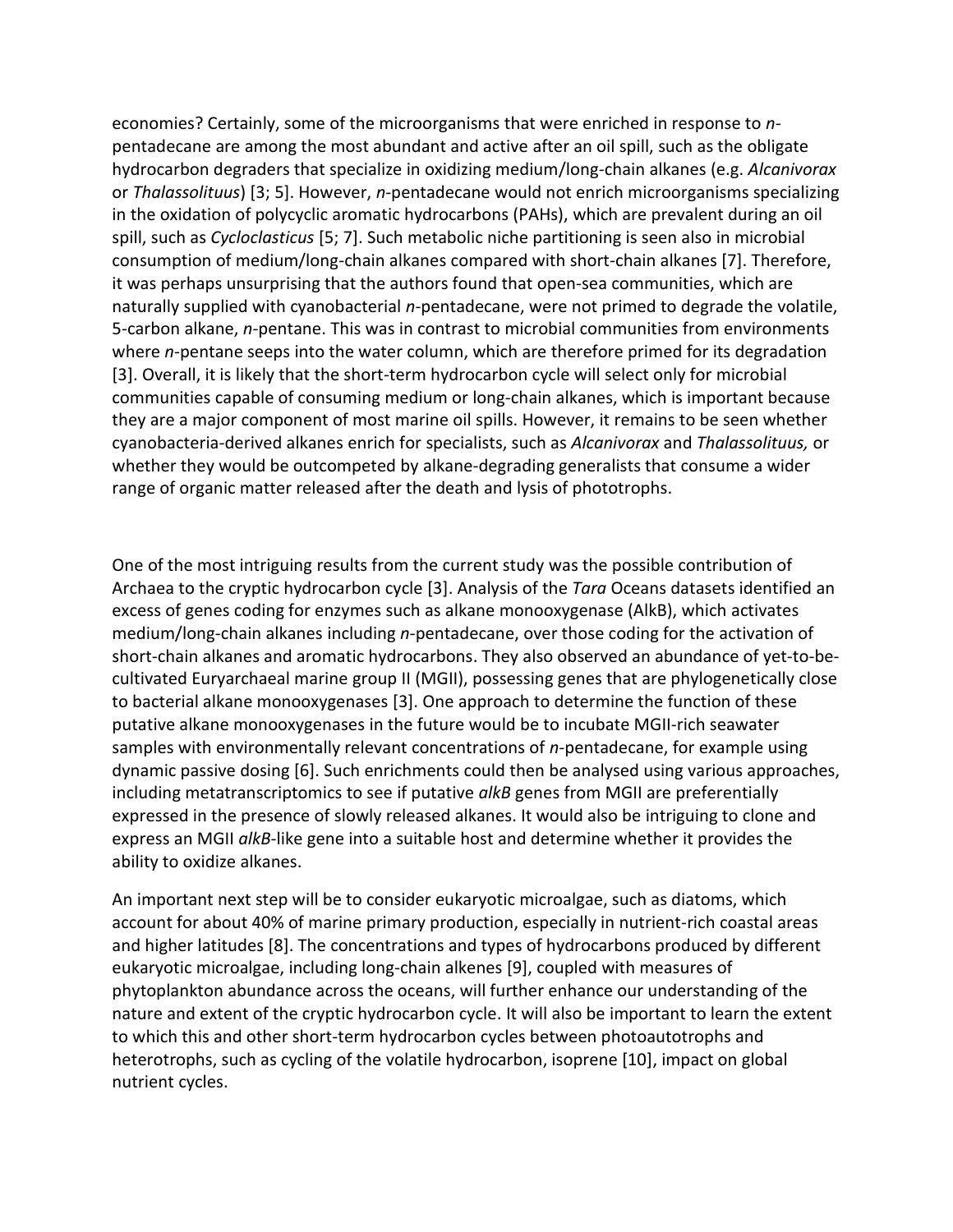#### **Competing Interests**

The authors declare no competing interests.

#### **Figure legend**

**Figure 1. Short-term and long-term hydrocarbon cycles in the global ocean.** The long-term hydrocarbon cycle, on the right, generally occurs over millions of years. It involves diagenesis and catagenesis of organic matter, and the release (via seeps or spills) of petroleum containing thousands of different types of hydrocarbons, including alkanes, alkenes and polycyclic aromatic hydrocarbons (PAHs). In contrast, the short-term, or cryptic, hydrocarbon cycle, on the left, occurs over days. This timescale corresponds with the turnover time of the main marine photosynthetic cyanobacteria (determined to be 1.4 to 2.4 days [3], which agrees with previously published values of 1-2 days for *Prochlorococcus* and 1-6 days for *Synechococcus*), and the release of the medium/long-chain alkane, *n-*pentadecane (and to a lesser extent *n-*heptadecane) from lysed cells [2; 3]. The relative contribution of long-chain alkenes to the short-term hydrocarbon cycle, primarily from Eukaryotic phytoplankton [9], remains to be quantified. In both the longand short-term hydrocarbon cycle, hydrocarbon-degrading microorganisms play a central role. Those involved in the short-term cycle degrade medium/long-chain alkanes aerobically as a carbon and energy source, and consist of obligate hydrocarbon-degrading bacteria as well as more nutritionally versatile microorganisms, potentially including uncultivated Archaea such as MGII [3]. A much greater diversity of microorganisms is involved in degrading petroleum hydrocarbons, reflecting the variety of molecular structures and the locations where petroleum is found, including anoxic sediments.

#### **References**

1. National Research Council. *Oil in the Sea III*. doi:10.17226/10388 (2003)